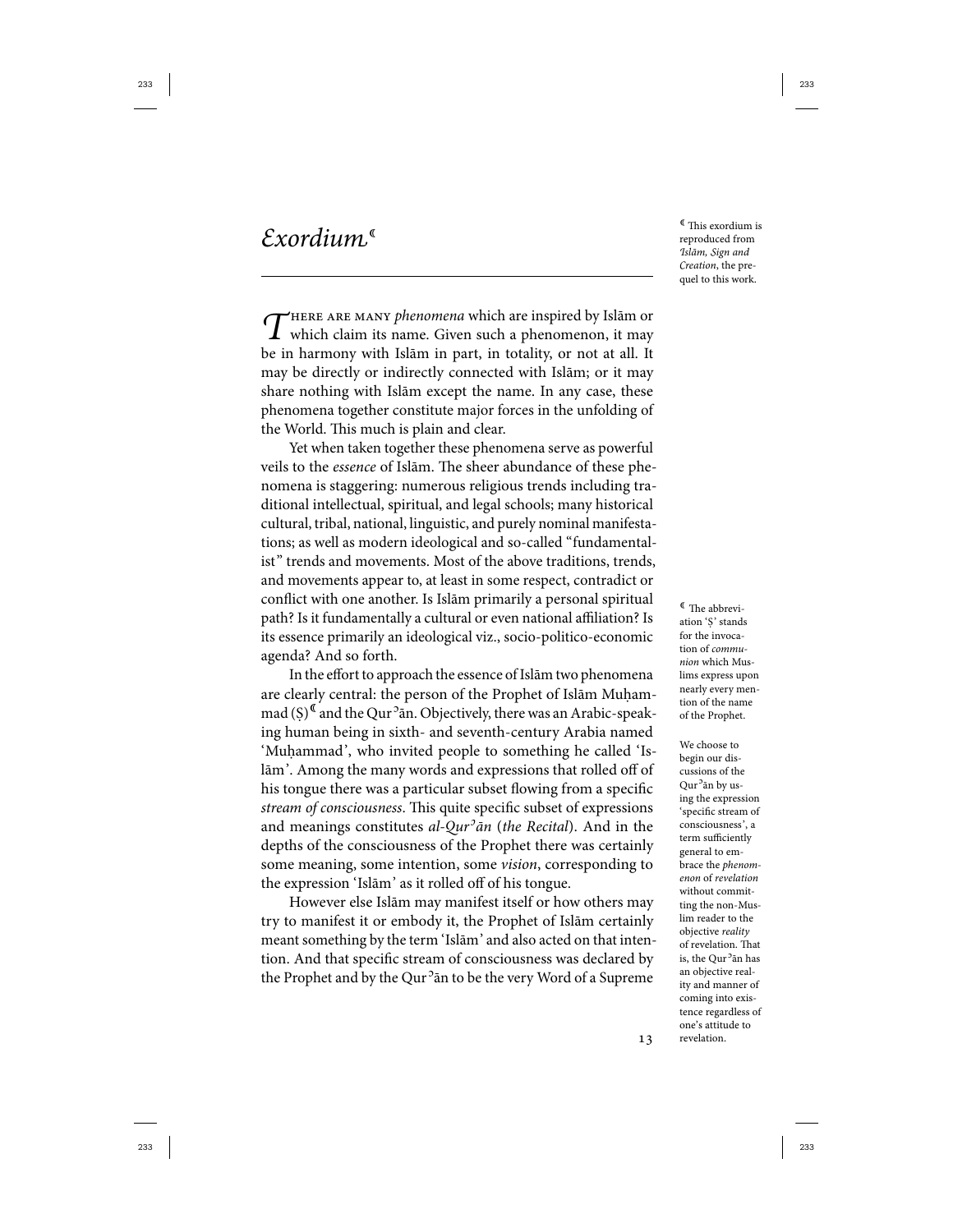and Unique Being and as encapsulating the essence of Islām. The pursuit of the vision originating in his consciousness and underlying the word 'Islām' – and, ultimately, that which moved him in pursuit of that vision – made him one of the most influential persons of human history. Moreover, that pursuit made and continues to make Islām a most powerful living force, even as filtered through the myriad phenomena that explicitly or implicitly, rightly or wrongly, claim its name.

If nothing else, the question "What is Islām?" ultimately invites each of us – Muslim or non-Muslim, monotheist or pagan, theist or secular – to objectively approach the Prophet of Islām and the Qur<sup>5</sup>ān. We do not seek a "new" Islām. We do not seek a "traditional" Islām or an "orthodox" Islām; a "fundamentalist" Islām or a "radical" Islām; nor a "reform" Islām, "liberal" Islām, or a "pluralist" Islām. Rather:

- Regardless of what anyone may want Islām to be, its essence lies with the one who proclaimed its vision and message, and with the specific stream of consciousness he proclaimed as encapsulating that vision and message;
- The *value* of the Islāmic vision and message is a function of the value of the Prophet and his specific vision on the one hand, and of the Qur<sup>5</sup> an on the other;
- The degree to which a given phenomenon is Islāmic is the degree to which that phenomenon accurately reflects the Prophet and his vision on the one hand, and the Qur<sup>5</sup>ān on the other.

These three statements about essence, value, and the meaning of 'Islamic' perhaps best encapsulate the most basic assumption For example: Sci-<br>upon which the present work is based.

> An objective approach to answer our question, "What is Islām?", through the Prophet of Islām and the Qur<sup>5</sup>ān is not always easy. It calls for a cognizance and recognition of these two central phenomena. Although perfect knowledge of either is unlikely if not impossible, we can at least be hopeful that an attitude of objectivity will help us progress to increasingly accurate reflections of the essences of those two phenomena. By 'an attitude of objectivity' we mean the attitude that says that there is something to be

 $\bigcirc$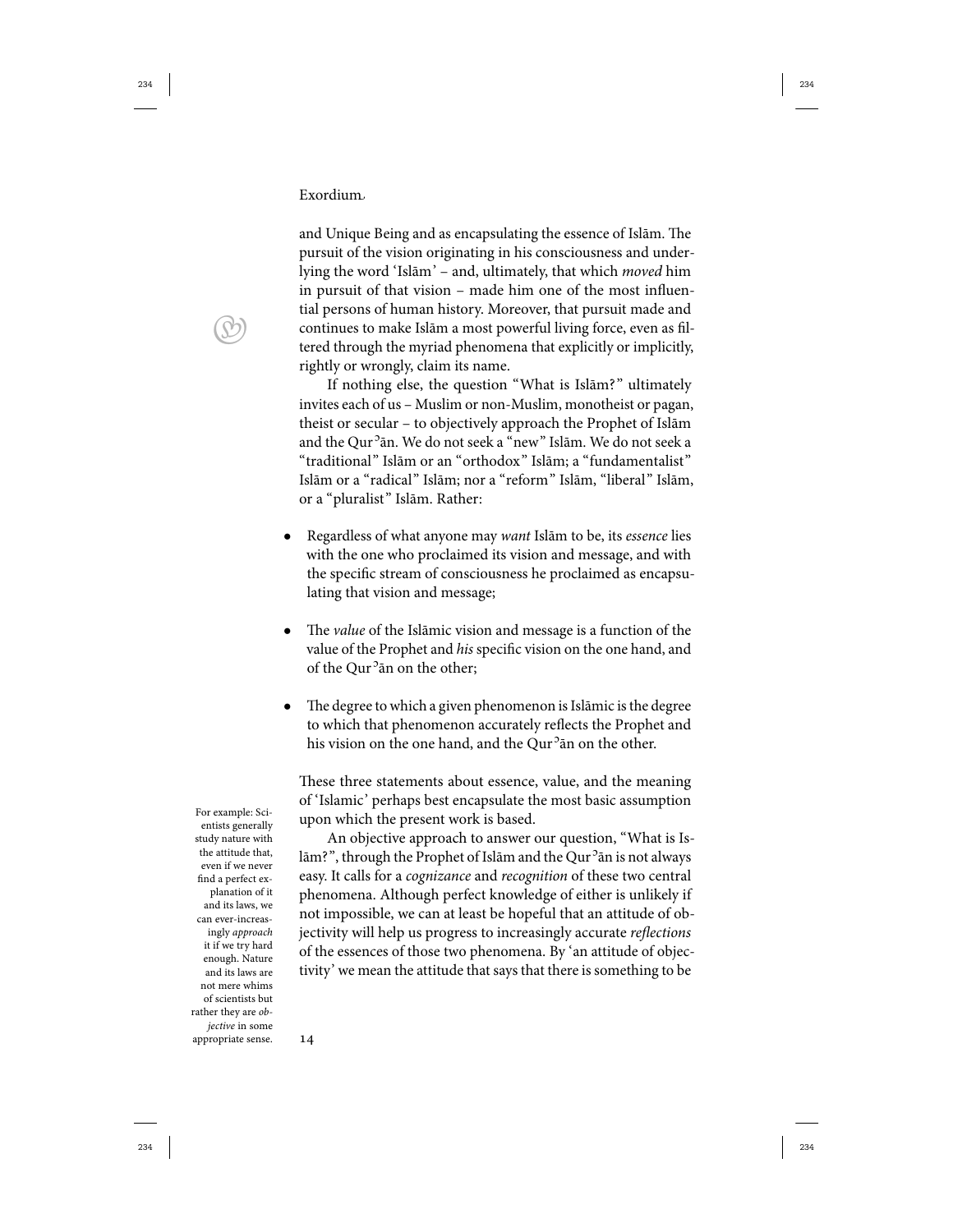$\bigcirc$ 

found that is not merely a function of our own whims and desires, and that it is possible to approach that something. With respect to Islām this means that there actually is an Islām to search for in the vision, message, and intentions of its Prophet. And even if we never reach the essence we can be hopeful of finding an accurate reflection that allows us to answer with some precision the question: "What is Islām?"

The remarks on the following pages are meant to be general, hopefully embracing and capturing some of the big picture of Islām. There are many books and studies on particular aspects of Islām, mostly focusing on some particular subset of perspectives, aspects, or phenomena deriving from or relating to Islām proper. In this work we attempt to not only present a fresh perspective that hopefully accurately and comprehensively reflects some rays of the essence of Islām, but also provide a meta-structure in which to situate themes which may focus on a particular set of Islām-related phenomena.

For example: Some works focus on the spirituality of Islām and/or spiritual traditions that in some sense - that is, more, less, or allegedly – derive from the original phenomenon of Islām viz., the Prophet and the Qur<sup>5</sup>ān. Others may focus on legal and social phenomena. In this work we cannot hope to capture the fine details of spiritual or legal phenomena that derive in some sense from the original phenomenon. What we do hope to capture – in a hopefully accurate reflection of the original phenomenon – is something of the relationship between the two. Through the representation of these kinds of relationships we hope that our meta-structure gives readers a means to place in proper context more specific works on Islām and the phenomena that in some sense derive from it. In addition, we hope that this meta-structure serves to help the reader evaluate the scope and focus of other works with respect to the big picture of Islām in its entirety. That is, a reader of a book on the vast topic of Islāmic social law should realize where social law fits in the larger meta-structure. And a reader of a book on Muslim spirituality should be aware of the place of spirituality in the more general meta-structure. This way one may avoid the extremes – if not sophistry and demagoguery – all too common among many writers on Islām who attempt to, for example, reduce it to only spirituality or to only social law, or who try to expunge one or the other from it.

15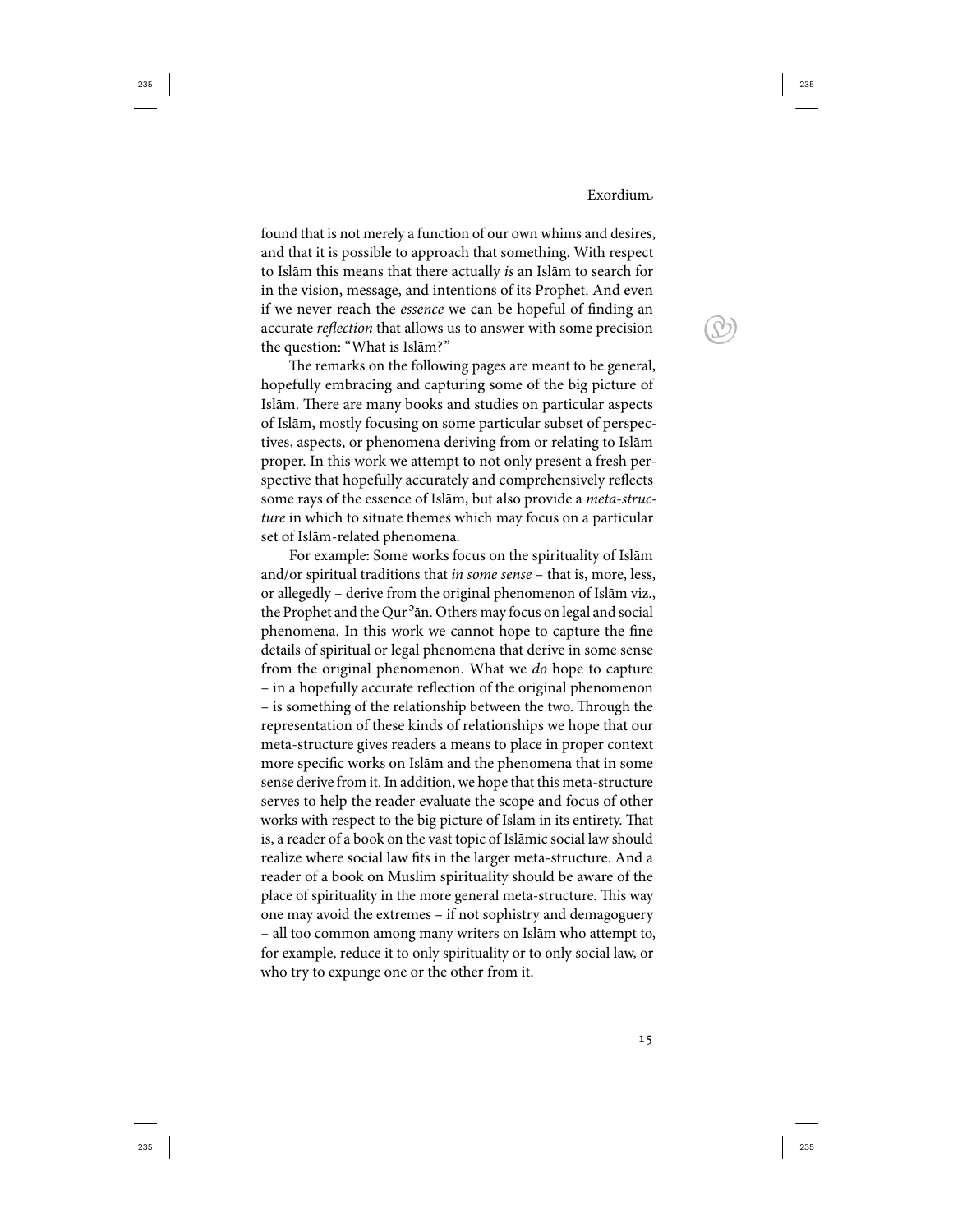We mentioned earlier that approaching the essence of Islām ultimately demands approaching the twin phenomena of the Qur<sup>5</sup>ān and of the Prophet. For our approach to have any chance of success a number of things must be kept in mind, two in particular:

 Consider the two poles of a magnet. The north pole is not the south pole, but the two are coupled as aspects of a larger phenomenon, namely, that of a magnetic field.

 $[96:1]:$  In referring to the Qur<sup>o</sup>ān, the first numeral – in this case '96' – refers to the number of the quoted sūrah (phase or very loosely chapter) of the Qur<sup>5</sup>ān; the second numeral – in this case ' $1$ ' – refers to the number of the quoted āyah (sign or very loosely verse) of the mentioned sūrah.

1 The Qur<sup>2</sup> an and the Prophet stand together in a truly coupled relationship. This point can hardly be overemphasized. To understand the Prophet one must study the Qur<sup>5</sup>ān; to comprehend the Qur<sup>5</sup>ān recourse to the Prophet is indispensable. Indeed, they constitute one phenomenon in a sense. To decouple the phenomenon of the Prophet from that of the Qur<sup>5</sup>ān or vice versa is to commit one of the worst follies as far as approaching the essence of Islām is concerned.

After all, whatever the Qur<sup>5</sup>ān really is, it originally came to humanity through the Prophet and his consciousness, not anyone else's. He did not merely sit in a bed and dictate it to others. He began putting it into practice from the first onset of its streaming through his consciousness until he passed away. The initial onset of this stream of consciousness immediately and in the first instance addressed the Prophet himself, not anyone else. The Prophet pointed to the Qur<sup>5</sup>ān as the basis of his personal behavior and his interactions with those around him. And he explained the meanings and applications of the Qur<sup>5</sup>ān to those around him. At the same time, the Qur<sup>5</sup>ān is the most *defini*tive testimony we have today to the original phenomenon and essence of Islām. Its words still ring with us long after the passing of the individual through whose consciousness it streamed. It remains alive and present in a way that can *immediately* be touched, felt, and evaluated.

Yet its language and context is still inextricably tied to the Prophet, whom it addresses even today whenever anyone recites it. "**Read! In the name of your Lord and Cherisher who created...**" [96:1],<sup>C</sup> it says to the Prophet, many hundreds of years after it was recited for the first time as, perhaps, the very first phrase of the Qur<sup>5</sup>ān itself. The Qur<sup>5</sup>ān and the Prophet are in many ways as coupled now as ever before. And the essence of Islām is as wrapped up with one of them as the other;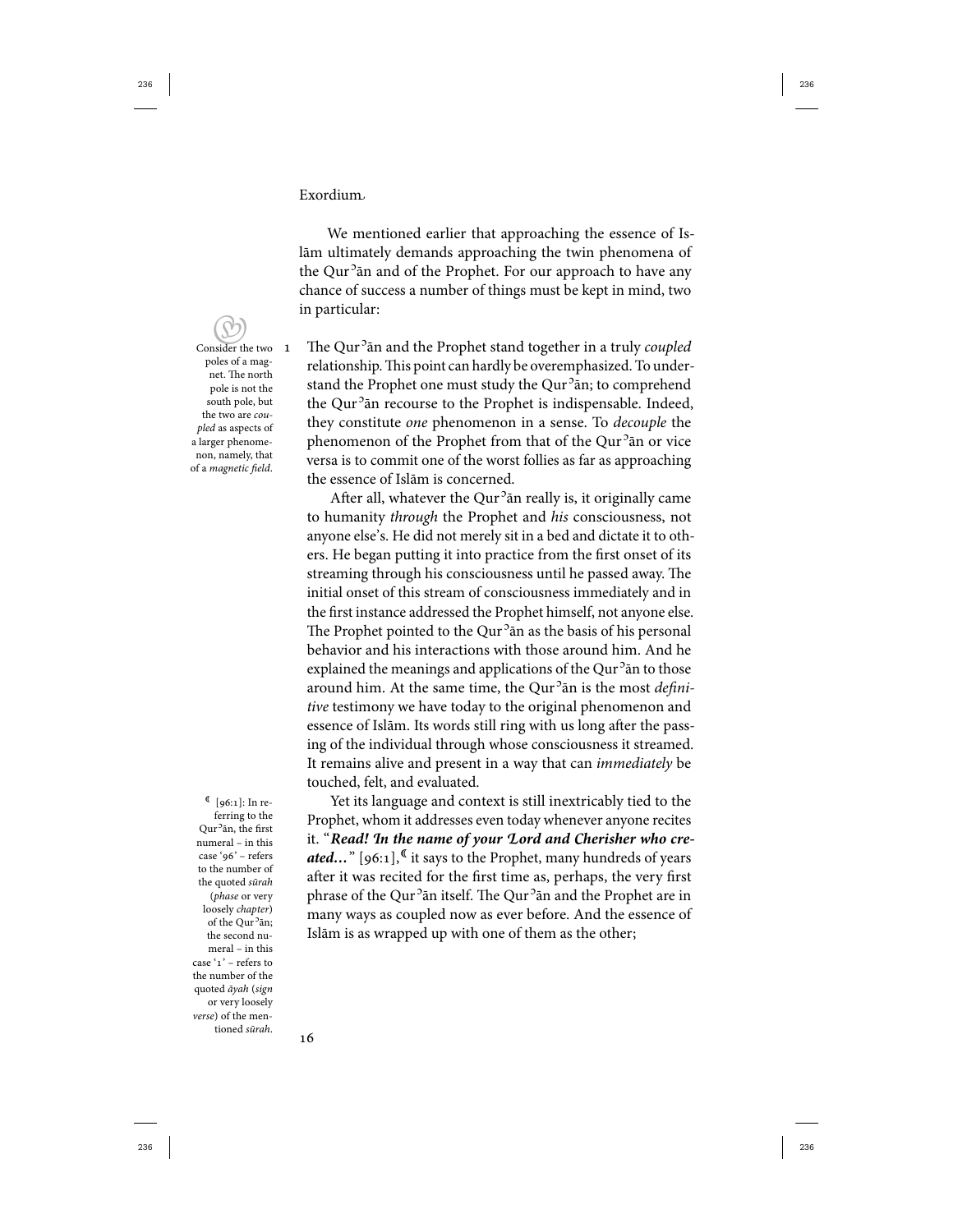The pre-Classical Arabic of these twin phenomena is both ancient and subtle. One must place oneself as much as possible in the place of an Arabic ear hearing the Qur<sup>5</sup>ān or the Prophet for the first time. A certain phenomenological as well as linguistic sensitivity is needed to tease out and translate the basic connotations of these ancient expressions into modern written or spoken English. We will come across numerous instances where a one-to-one translation of expressions from Arabic to English is simply impossible. Moreover, the semantics of the Arabic language and its syntactic structure carry connotations which are nearly impossible to translate into English. Even further, the language of the Prophet and the Qur<sup>5</sup>ān does not *merely* parrot pre-Classical Arabic. It pushes the language into new territory, employing expressions in fresh and subtle ways beyond the conventions used by and the connotations expressed by the average or above-average Arab bedouin or city-dweller. Yet with phenomenological sensitivity we can hopefully approach accurate and precise reflections of the basic meanings and intentions of the relevant expressions and sentences spoken by the Prophet and the Qur<sup>5</sup>ān.

For the purpose of approaching the essence of Islām, the Arabic text of the Qur<sup>5</sup>ān is fortunately quite standard and stable. For approaching the Prophet the Qur<sup>5</sup>ān is a most important source as well. But the Prophet spoke many things that spring from and speak to the essence of Islām, words that do not flow through that specific stream of consciousness as did the Qur<sup>2</sup>ān. The Prophet performed numerous actions that express the essence of Islām, and not all of these are recorded in the Qur<sup>5</sup>ān. Thus we must approach the voluminous resources of the Hadīth or Tradition literature, which includes biographical and historical details as well as the guidance of the Prophet on virtually every aspect of the Islāmic vision that he promulgated. Unlike the Qur<sup>2</sup>ān, the Ḥadīth literature is not nearly as standardized. Rather, one must employ some consistent, reasonable, methodology for determining for any given tradition whether it is an accurate representation of either the teaching of the Prophet or of something that he did.

The Ḥadīth literature takes us to the Prophet through the medium of those who were around him, namely his Companions (Aṣḥāb) and his Family (Ahlu ãl-Bayt). These two groups

words and expressions, bracketing By 'phenomenological sensitivity' to Arabic we refer in part to a direct experience and placing in context of Arabic words and expresthem from their later classical and post-classical uses.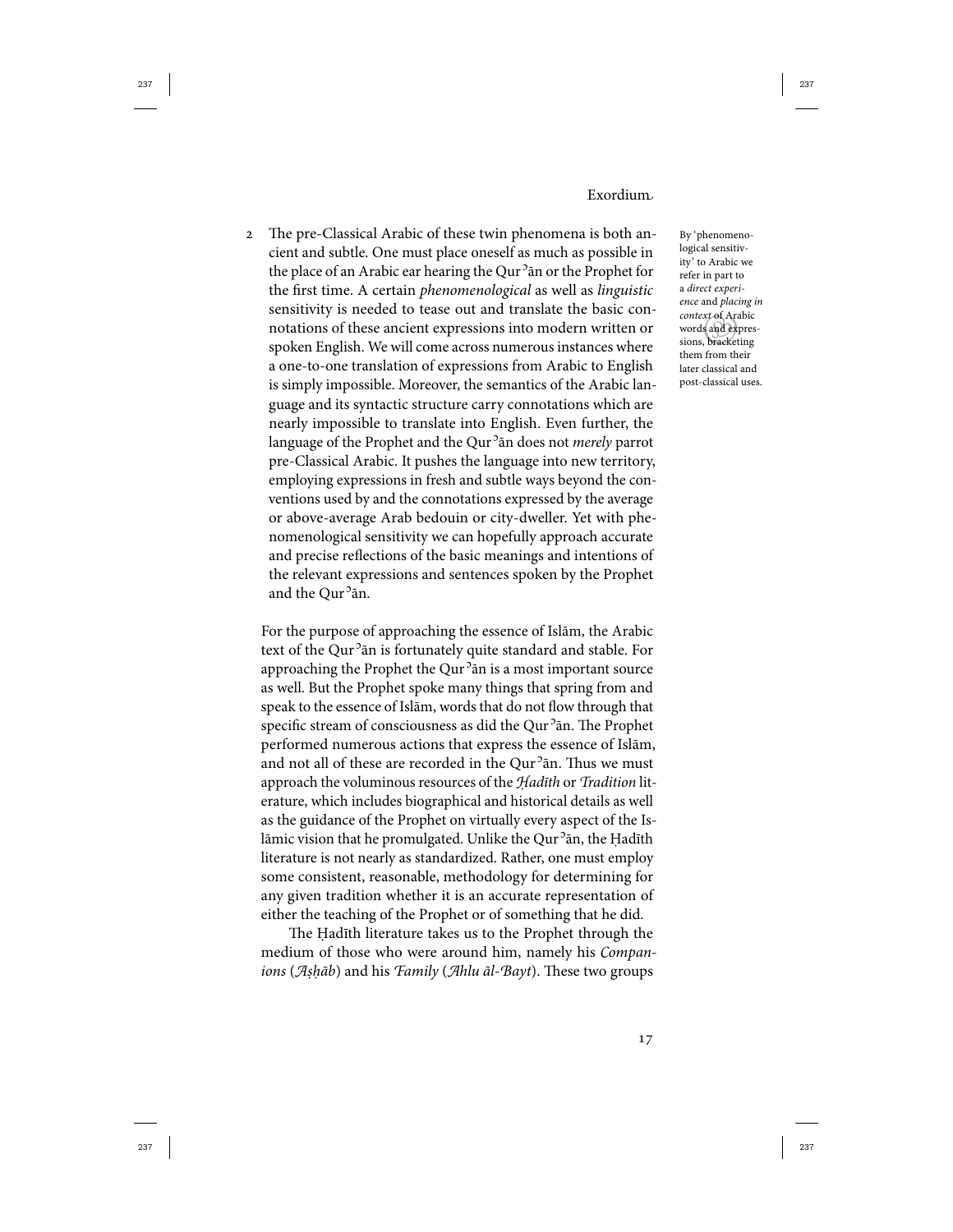are not mutually exclusive. For example: The Prophet's cousin and son-in-law <sup>c</sup>Alī was both a distinguished companion and a member of the Family. Virtually everything we know about the Prophet and the origins of the Qur<sup>5</sup>ān comes through these two sources, the Companions and the Family.

In approaching the essence of Islām through the Qur<sup>5</sup>ān and the Prophet, there is another very important consideration, namely, the historical context of these two phenomena. The nature of pre-Islāmic Arabia, the relationship of the Prophet to his family and the larger tribe from whence it sprang, and the trials, tribulations, and triumphs he underwent during the twenty-three years of the streaming of the Qur<sup>5</sup>ān are each relevant to a fuller appreciation of what Islām is. The Ḥadīth literature is of course the main source for an analysis and presentation of this context. We will provide glimpses of this throughout the body of this work. Of course, doing complete justice to the historical context vis-à-vis the essence of Islām would require a separate work.

Our objective in this work is to present the essence of Islām as much as possible in a trans-historical manner. That is, we hold that the essence of Islām transcends its historical context, though the historical context is useful for approaching that essence. We will make as many necessary references to that context as needed for our purposes. We intend to provide some more extended references to historical matters in a future augmentation to this book.

By 'early generations' we mean the generation of the Companions, their students the Followers (Tābi<sup>c</sup>īn), and the students of the Followers.

Both popular and specialized books on Islām in English tend to neglect the traditions narrated through the Family, a neglect we intend to balance in this work. From amongst the early generations of the Prophet's Family and his descendants, a number of particular figures stand out. Those figures were universally recognized by the extensive testimony of representatives of the different factions of the early Muslim community – including even some of the enemies of these figures – as honest narrators of traditions, masters of the Qur<sup>5</sup>ān, as well as true embodiments of the essence of Islām as taught by its Prophet and encapsulated in the Qur<sup>5</sup>ān. Given the serious divisions of the Muslim community such virtual unanimity is a welcome indicator that these individuals actually do reflect something of the original essence of Islām as transmitted to them from the Prophet through their

 $\bigcirc$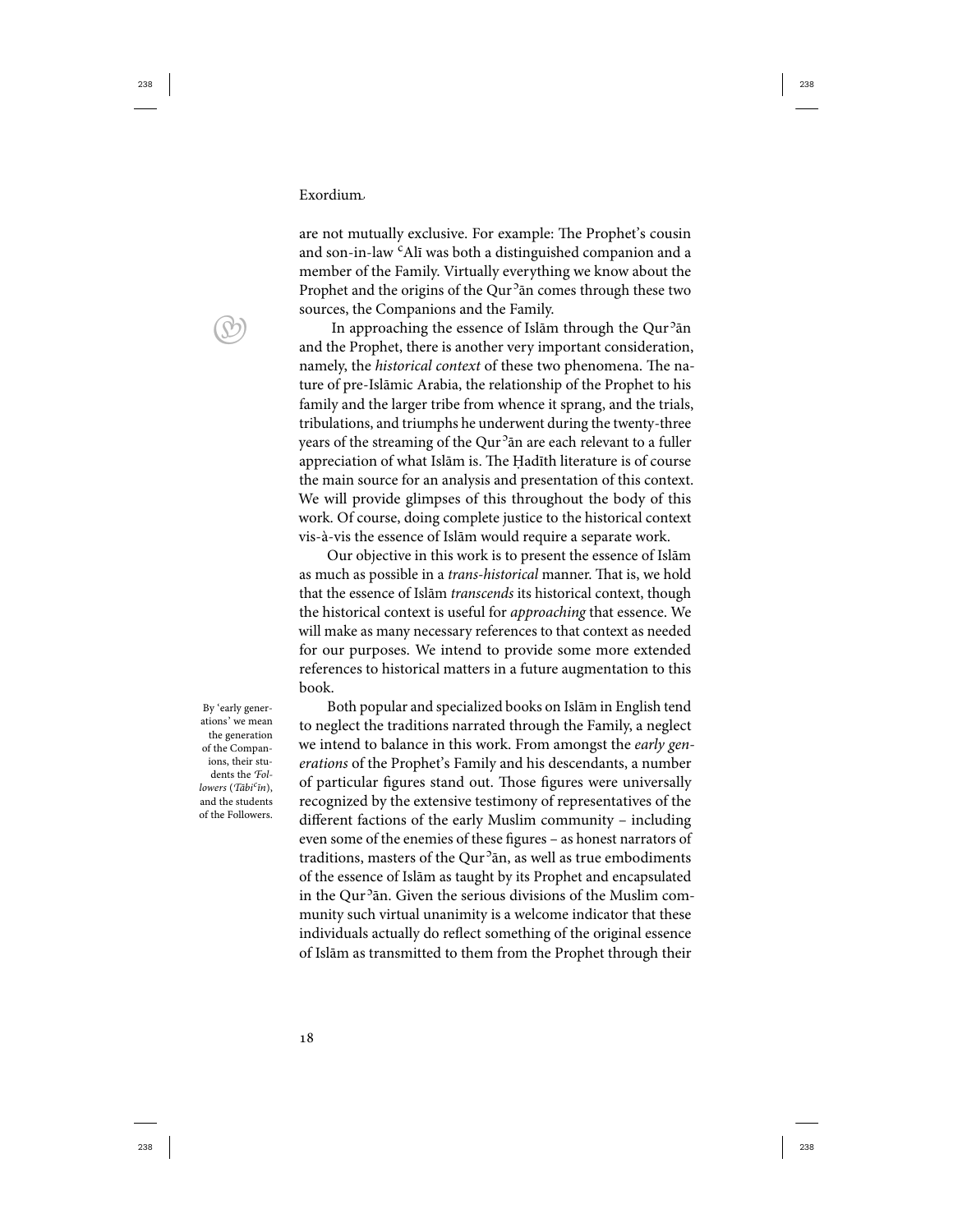family line. As an Arabic saying goes, "The people of the house know best what's in the house."

The famous compendia of Ḥadīth literature were compiled sometime after the gradual division of the community into two major schools. Despite the broad commonalities in content to be found across these collections, and regardless of the overall sincerity and honesty of their compilers, the actual selections of the compilers (and what they chose to not include) naturally reflect, in part, something of their allegiances. In this work we will benefit from the compendia collected by compilers of both schools. The particular scholastic allegiance of the compiler of a given compendium will not be a primary factor in our selection of any given tradition. Rather, each presented tradition will be selected on its own merit, based upon the determination that it accurately reflects something of the essence of Islām.

We shall see that Islām is essentially a form of activity. Based on the above considerations, this work considers the most general and fundamental dynamism that underlies the activity of Islām to be that of walāyah. As a corollary, this work considers the concept derived from walāyah as the best and most accurate mirror for the purpose of reflecting upon the mind something of the essence of Islām. Briefly, the word 'walāyah' expresses the concept "dynamic loving". Through the concept of walāyah, virtually all of the ideas derived from the activity of Islām- be they cosmological, spiritual, or practical – can be reflected, understood, defined, and/or placed in the larger context of Islām as a whole. For example: Islām's monotheism (tawhīd), its rituals like communion (salāh), and its laws like the prohibition of interest and usury; each turns out to be a special case of walāyah.

The concept of walāyah provides us a key to the basic unity of the various aspects of the essence of Islām, and how those aspects relate to one another. It provides a benchmark by means of which one can begin to evaluate of a given phenomenon whether or not it is really Islāmic at all. Perhaps more than any other concept derived from Islām, it provides a course upon which we can steer our way to approach and perhaps even reach the essence of Islām.



This extended essay is currently divided into two volumes:

 not get into the These are the so-called "Shī<sup>c</sup>ī" and "Sunnī" schools. We will details of the differences between these two. Although each of these perspectives took about years to crystallize into its present form, the origins of each trace back to the earliest days of Islām. We intend to explore this in a future work, perhaps an augmentation to this one.

The word 'walāyah' proper comes from the Qur<sup>5</sup>ān [18:44]: There! **all walāyah belongs to Allāh the Real**; the verbal derivatives of that word can be found distributed throughout the entire book.